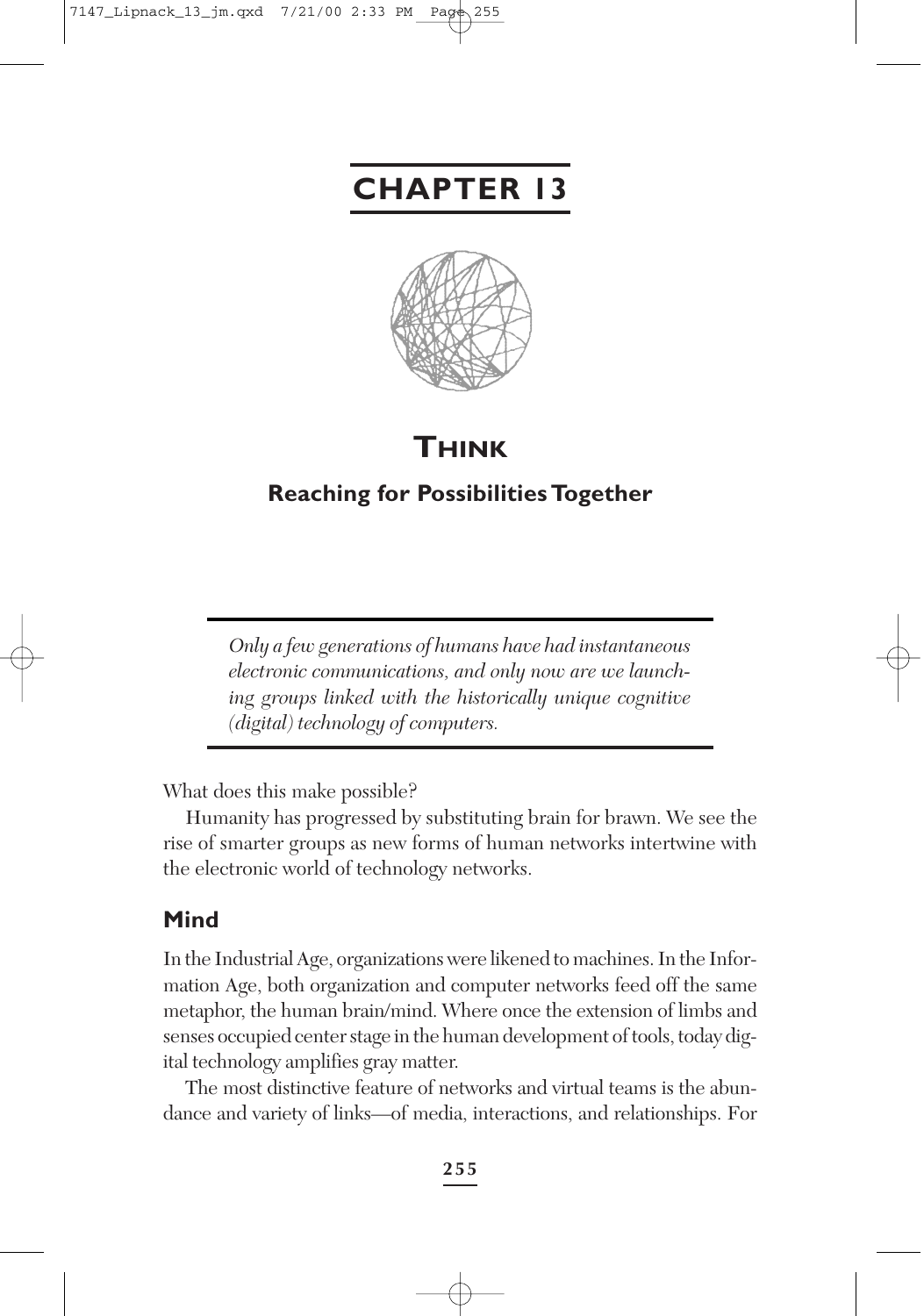the initial analog phase of computer development, physical-brain analogies between corporate networks and human nervous systems are apt. As we rocket into web worlds interrelated through hypertext links, *mind metaphors* are coming to dominate descriptions of virtual organizations.

The characteristics of these emerging models reach back to roots in traditional hierarchy and bureaucracy as well as cast forward to the new capabilities in networks.

> *On the web, people express links and relationships in context.*

On intranets, extranets, and the Internet, a dynamic distributed human intelligence comes together and grows with the group. With hypertext links, the team's ability to create and use shared cognitive models crosses a fundamental threshold. The nature of the online space is no longer primarily an artifact of the hardware/software structure of the technology. It is a matter of choice, the human intellect creating a shared mental space.

### *Origins of the Search for Intelligent Life Online*

George Boole struck the spark that ignited the conceptual soul of the nowmaturing Information Age in 1853. His book, *An Investigation of the Laws of Thought,* established the binary logic that remains the essence of all computing today. Thus, at the very dawn of this epochal movement toward the digital era, Boole put forward the connection between human thought and its abstract representation in complementary 0s and 1s. He began his groundbreaking work thus:

> *"The design of the following treatise is to investigate the fundamental laws of those operations of the mind by which reasoning is performed . . ."1*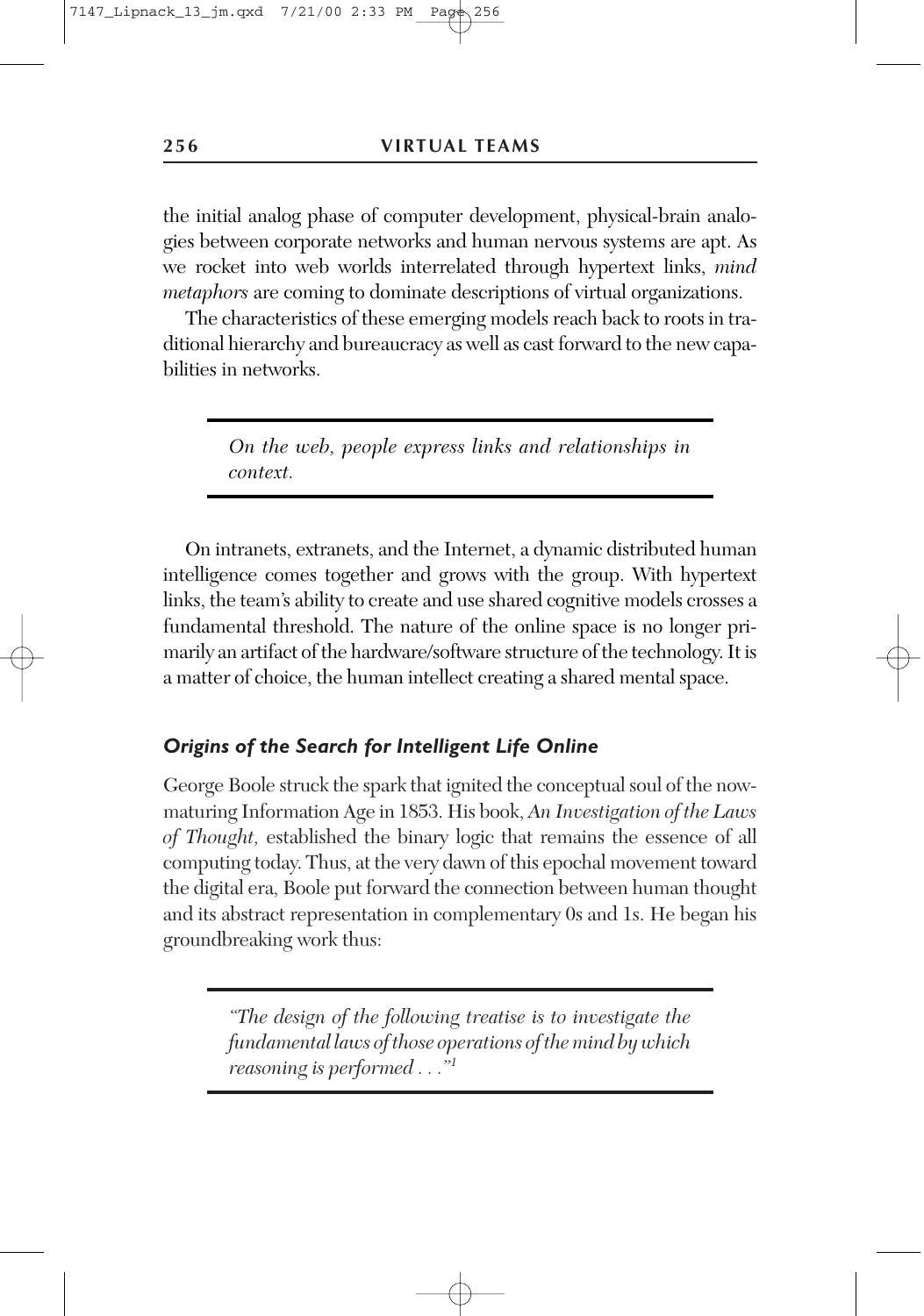Portents of the vast change to come developed slowly and virtually imperceptibly through the next 100 years as Boole's engineering descendents, notably Charles Babbage and Ada Lovelace, created a mechanical means of configuring binary logic into a human cognitive helpmate. However, not until ENIAC was built in the mid-1940s did Boolean processing reach electronic speed and pure digital form.

Over the next decade, a few visionary thinkers began to see that computers not only reflect how individuals reason, but how groups of people connected by computers can reach new capabilities of reasoning together. One visionary was Joseph Licklider, the legendary founder of the ARPA office that spawned the Internet. In the 1950s, this original net wizard was "touting a radical and visionary notion: that computers weren't just adding machines. Computers have the potential to act as extensions of the whole human being, as tools that can amplify the range of human intelligence and expand the reach of our analytical powers."2

In 1962, after ARPA recruited Licklider, he personally connected the leading computer scientists of the day in the major research universities and a few companies. This human network was the embryonic beginning of the collaboration that in time stimulated development of the ARPANET, forerunner to the Internet. He called this group the "Intergalatic Computer Network," by which he came to mean "not just a group of people to whom he is sending memos but a universe of interconnected computers over which all might send their memos."3 In Licklider's mind, networks of people and computers were conjoined.

The acknowledged hands-on pioneer in the area of large-scale cognitive computing is Douglas Engelbart. Engelbart's four-decade exploration and development first came to public view with publication of a 1963 article, "A Conceptual Framework for the Augmentation of Man's Intellect." Five years later, he demonstrated how to turn the technology part of his theory into practice with a stunning presentation to a conference of computer professionals. Twenty years before the industry considered them commonplace, Engelbart's system featured such innovations as a mouse, bitmapped graphics, multiple windows, and hypertext linking features in 1968! Over the next two decades, Engelbart continued to develop the technology, initially known as the NLS system and later as Augment, while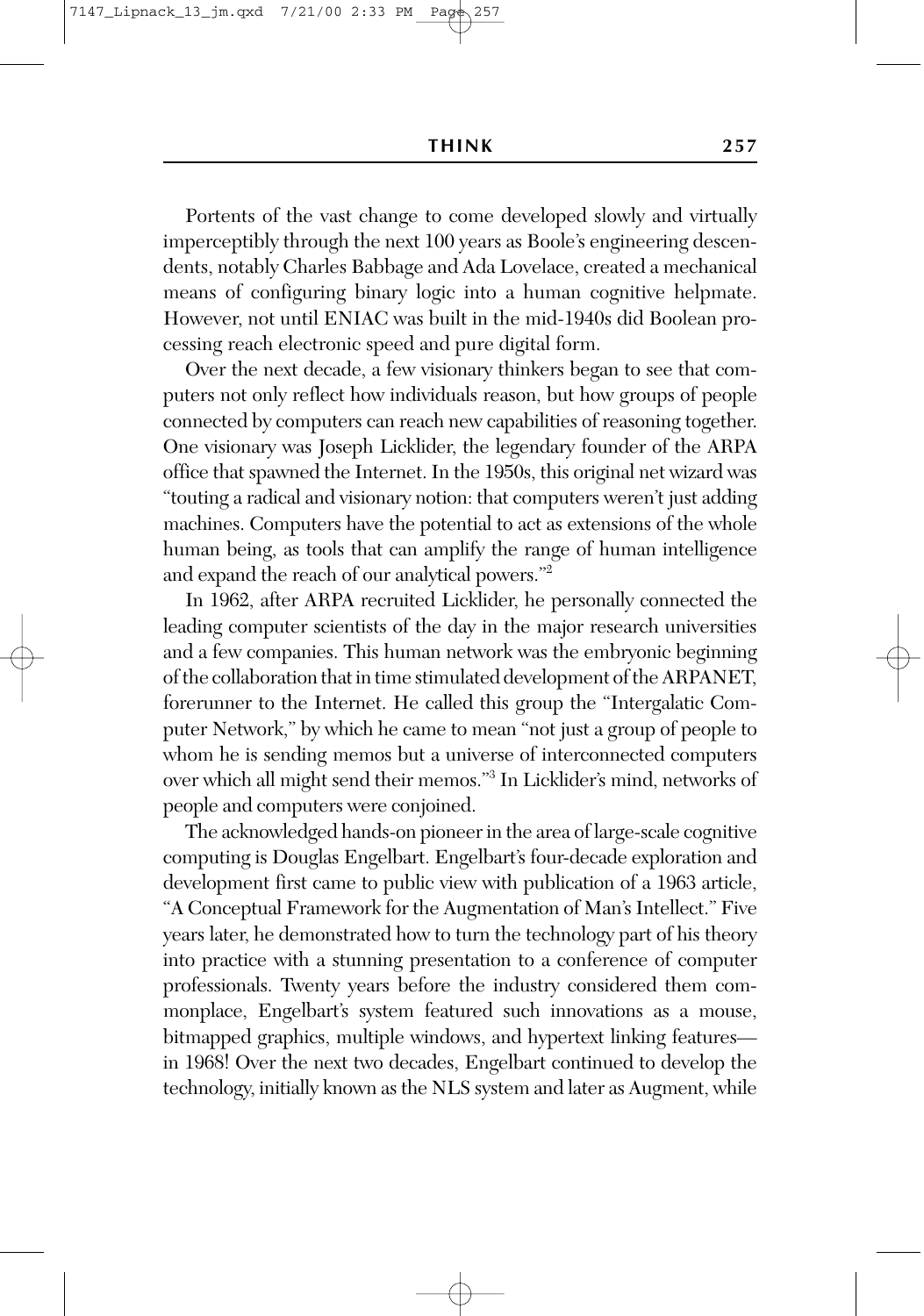simultaneously bootstrapping organizational knowledge through the experience of the Augment development team.<sup>4</sup>

In contrast to artificial intelligence, which views the computer as an autonomous thinker, *augmented* intelligence views the computer as a tool to support and increase *human* intelligence. Moreover, human intelligence is extended to include our organized relations with others as well as the conventionally understood individual intelligence. Generalizing about intelligence, Engelbart (1963) writes:<sup>5</sup>

> *"Intelligence... seems primarily to be associated with organization. All of the social, biological, and physical phenomena we observe about us seem to derive from a supporting hierarchy of organized functions (or processes), in which the principle of synergism applies . . ."*

From the beginning, Engelbart emphasized the complementary nature of the "man-artifact" interface, the need to coevolve the human system (that includes elements like methods, skills, knowledge, language, training, and organization) along with the technology system.

When the history of group intelligence is written, Murray Turoff's name is also likely to be on the list of major contributors. Turoff created what was probably the first large-scale conferencing system in 1970 at the Office of Emergency Preparedness in the executive office of the president. He then designed and implemented, initially under National Science Foundation funding, the Electronic Information Exchange System (EIES), which continues today as the grandparent of online discussion platforms.

Turoff's conception of computerized conferencing grew out of his pioneering studies with Harold Linstone on the Delphi method. Delphi is an iterative paper-and-mail process "designed to structure group communication in such a way as to attempt to capitalize on the strengths and minimize the weaknesses of collective problem solving."

In *The Network Nation,* the 1978 classic of online conferencing, Turoff and his coauthor, sociologist Starr Roxanne Hiltz, raise the "philo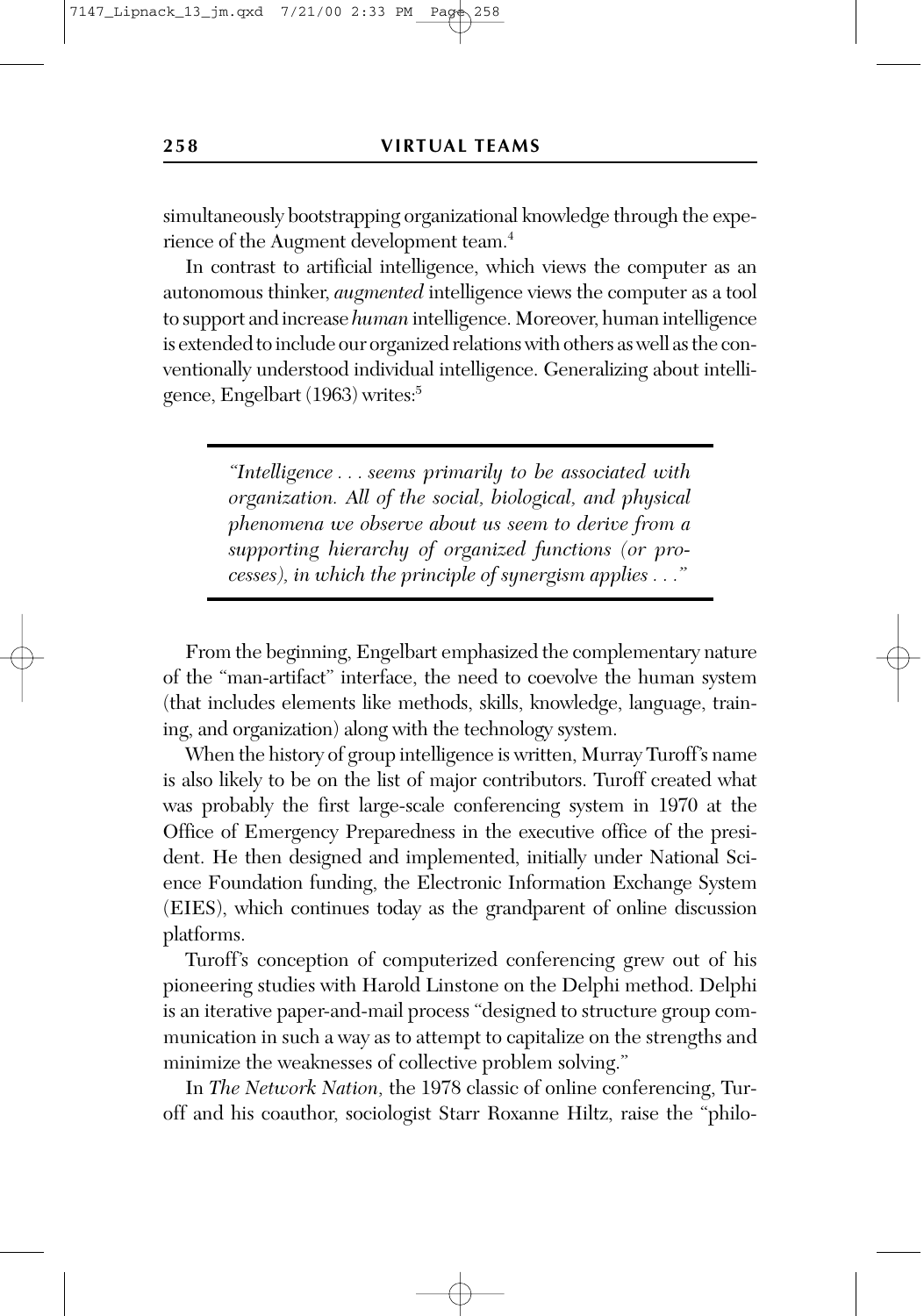sophical or meta issue" involved in comprehending "the basic purpose of computerized conferencing systems"6 :

> *Is it possible to conceive of a collective intelligence capability for a group of humans? Is it possible for a group of humans utilizing an appropriate communication structure to exhibit a collective decision capability at least as good as or better than any single member of the group?*

A largely untapped potential for computer-assisted communication lies in its cognitive contribution to the organization as a whole. As a virtual group's structure begins to appear online, it starts to develop a computerenhanced intelligence.

#### *Why Smarter Groups?*

When we say, "That's a smart move," referring to a company or group announcement, we show respect for the organization's thinking.

Is there always a single smart person doing the thinking for every smart move by a group? Or are our metaphors of "brilliant" or "dumb" groups clues to a hidden reality of group cognition?

There *is something more* to the thinking of groups than is found in the thinking of individuals in the group. That *something more* is different from, not better than, personal thinking. Moreover, this reality is not hidden. Rather, it is very open, beneath our collective noses, awaiting only a shift in perspective to see the cognitive richness of our everyday lives.

> *The payoff for seeing how groups think is great:* smarter groups.

But we don't have to wait for tomorrow for smarter groups. Most people have at one time or another been a member of a group that really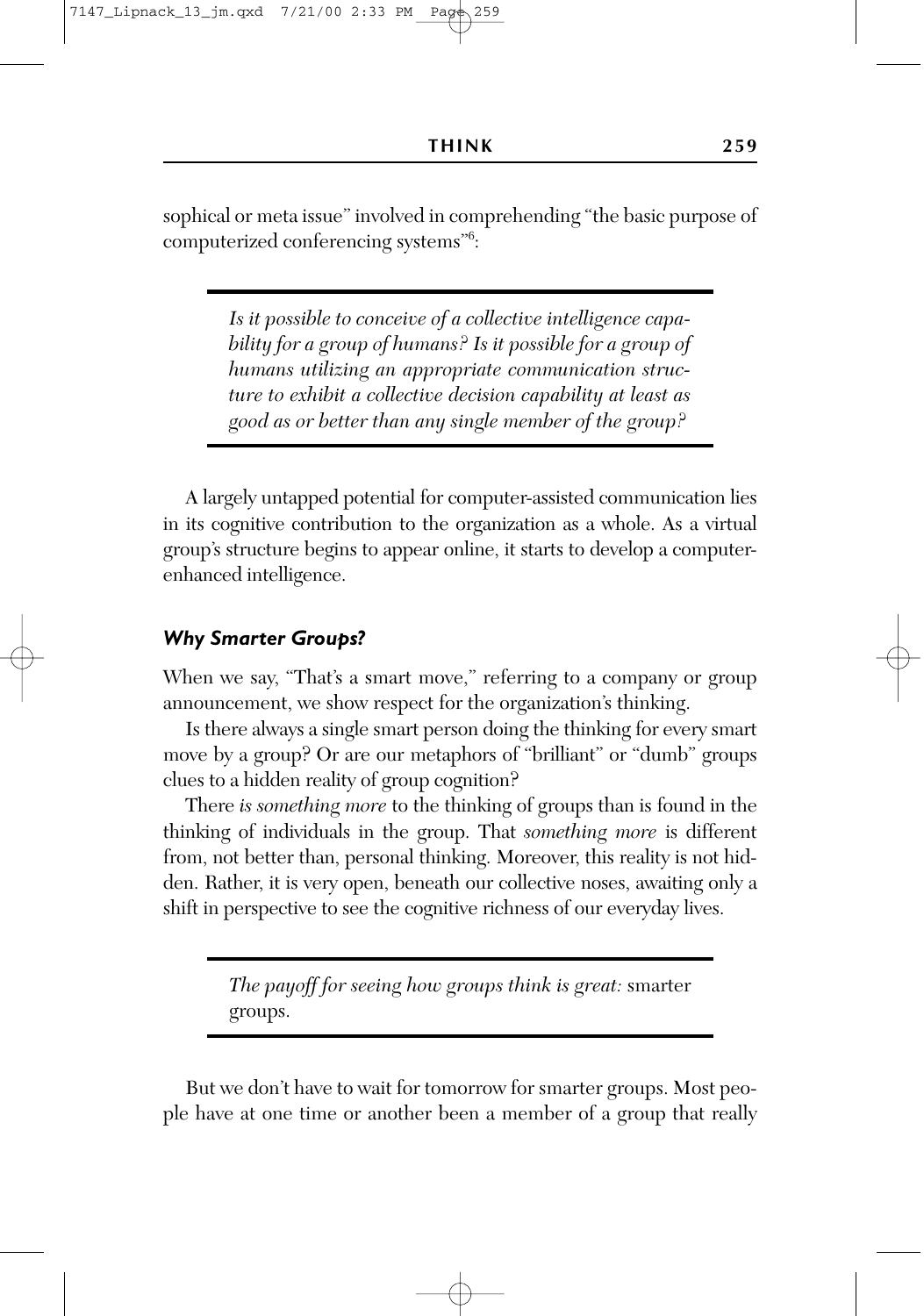clicks—a family, work, political, religious, or volunteer effort. Most people intuitively know the tremendous personal satisfaction that is possible with high group performance. A small general improvement in people's ability to think and act collectively will have a great impact on solving the world's problems, large and small.

As the planet rapidly interconnects, sheer complexity puts an understanding of the whole beyond the reach of a single individual. Collective problems require collective solutions. Where success is a matter of agreement, as in a negotiation, it is the intelligence of the group that counts more than finding a correct answer, as in a spelling bee.

No single person is going to solve the problem of population or address environmental, viral, economic, genetic, or other really big issues that loom over the twenty-first century. They only can be tackled through collaborative action. If we do not understand how our groups think—or even that they do think—then we will be unable to meet the challenges of our rapidly changing world.

We need smarter, self-organizing groups to cope with complexity and claim our possibilities. To help get there, we begin with an abstract idea of how groups think and end with how to integrate cognitive capabilities into our four-wall virtual team room.

## **How Groups Think**

Thinking is the functional ability to create, use, and adapt cognitive models.7

As individuals and as groups, we use models to understand the world. When data pours in, we sift it and sort it—by categories. We develop cognitive models from the pattern of relationships between categories.

#### *Basic Categories*

Thinking begins not with any old kind of category, but with a specific kind of category called a *basic-level category* in cognitive science.

Basic-level categories are simple ideas that everyone directly understands: cars, homes, jobs, and families. On the range of concepts from very general to very specific, people seem to understand ideas in the *middle.*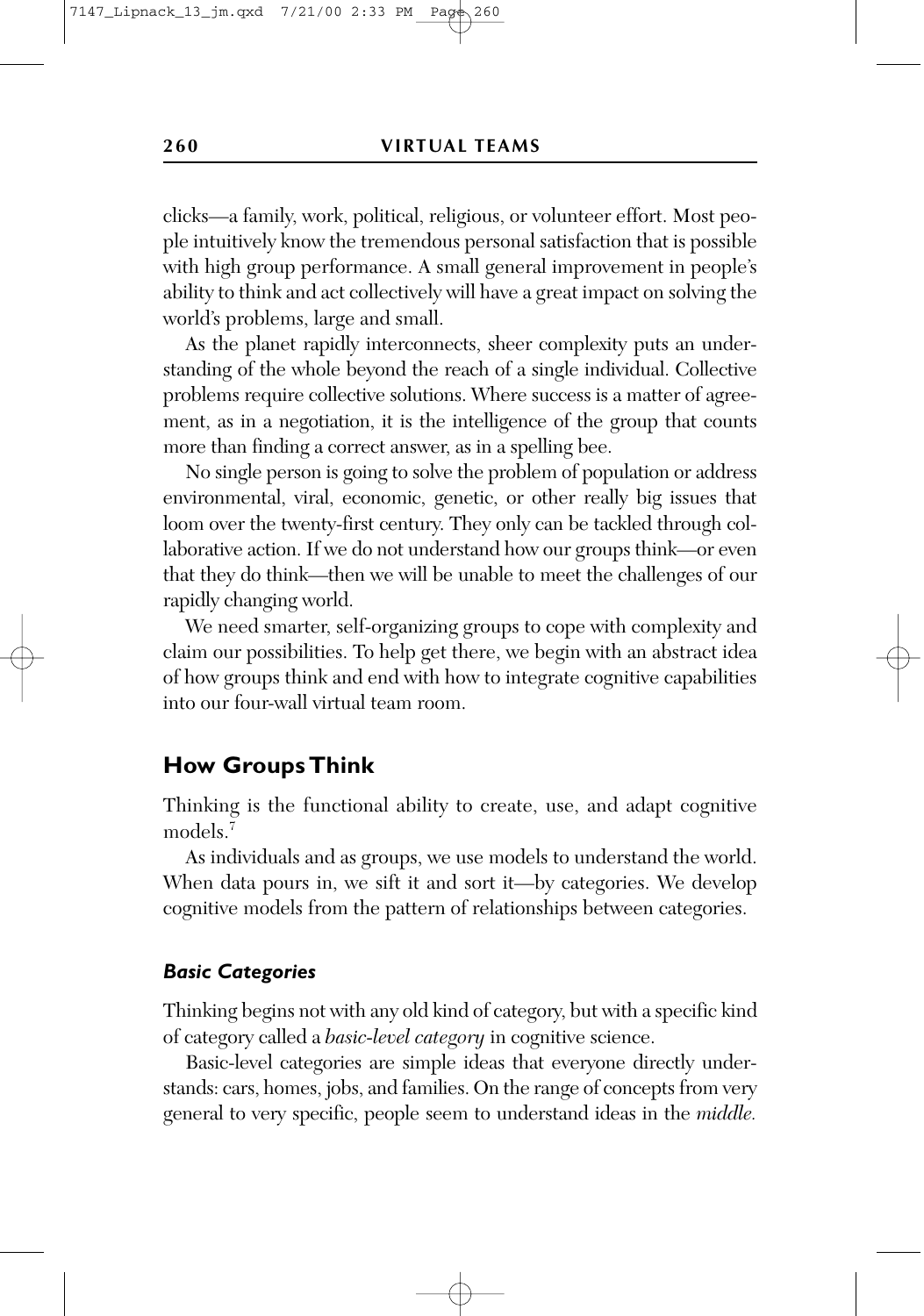This is called the *basic level,* not meaning the lowest level, as the word *basic* might suggest, but the most common, most widely understood middle level.

According to research, people grasp the idea of "dog" (an intermediate concept) more directly and easily than "animal" (a more general idea) or "golden retriever" (a more specific concept).

People categorize from the most accessible part of their experiences. Categories begin in the middle. This *basic level* anchors our gestalt sense of whole things and allows us to extend concepts upward to more *general levels* and downward to more *particular levels.* Chairs are a basic-level category; furniture is more general (up, or superordinate) than chairs, whereas rockers are more specific (down, or subordinate).

Groups also categorize from the middle. For example, a planning group tries to define yearly goals at the appropriate level of generality—where the idea is easy to grasp and easy to sell. Basic-level goals then anchor very specific (subordinate) tasks that spell out how to achieve the goals. Looking up, the goals relate to broad (superordinate) organizational strategies, mission, and vision.

#### *Basic Patterns*

To basic categories we add the idea of basic patterns. Patterns are the configuration of connections among categories.

The *container* is perhaps the most basic pattern of our daily experience. We are ourselves containers. Our bodies are, quite literally, vessels. Things go in and out of ourselves. Our physical body is a container—like a can, cup, or box. We are also contained. With our bodies, we constantly move in and out of other containers—like rooms, houses, and cars.

Our everyday human experience as both containers and contained gives us a typical way to think about containers in general, an abstract *schema.* The container pattern consists of just three elements: inside, outside, and boundary. Schematically, it looks like a circle with a point of reference inside or outside.

We use the container schema all the time as we move through the concrete and abstract categories of life. Imagine the typical morning of Rebecca Stillwater, who lives in the Boston suburbs and works in the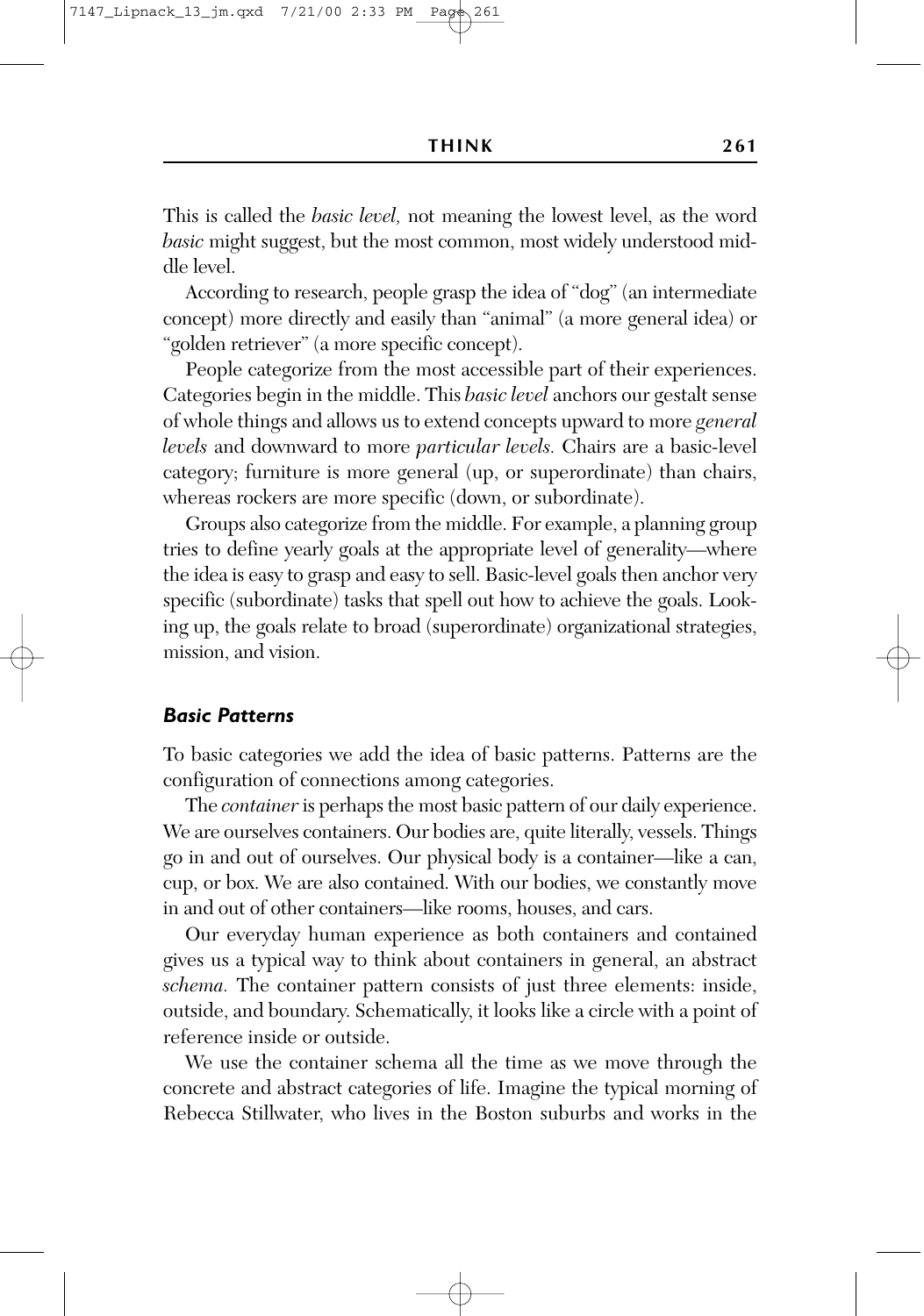city. She goes *out* of her house, *enters* her garage and gets *into* her car. She pulls *out* of the garage and the driveway, eases *into* a flow of traffic and drives *into* the city. She pulls *into* her parking space, gets *out* of her car, and goes *into* her building. She shows her badge and signs *in.*

When Rebecca signs in, she enters a very different kind of container than her home or car, but it is no less real. She enters an organization a social structure, with an abstract inside, an outside, and a boundary. Her badge shows that she belongs inside the social box.

Containers represent a level of human experience common to everyone. This pattern allows us to build mental bridges from physical activities to abstract ones. We metaphorically extend physical vessels, for example, to social ones via the *container* pattern.

Containers help us structure our daily lives. They also provide structure for some of our most sophisticated philosophical ideas, including the idea of categories itself. Categories are containers: They hold related instances.

From biology to economics to engineering to business, the container schema underlies the concept of "system." Indeed, the recurring container pattern in human experience is what makes a systems theory possible. Anatol Rapoport sees system science as rooted in classification, which he considers "perhaps more fundamental (because it is more elementary) than measurement."8

*Whole-part* is another basic pattern, which inherently structures the whole-part principle. It provides one of the primary means to extend categories, the use of one part or member to stand for the whole, called *metonymy* (the categorical representation of leadership). And, just as the container schema underlies the concept of system, the whole-part schema underlies the systems idea of "hierarchy," the sets-within-sets structure of complexity.

#### *Basic Models*

In this view of human thought, cognitive models tie categories and patterns together.

Concepts—which are in fact categories—are meaningful in the context of an encompassing model. "Tuesdays," "weekends," "workweek," and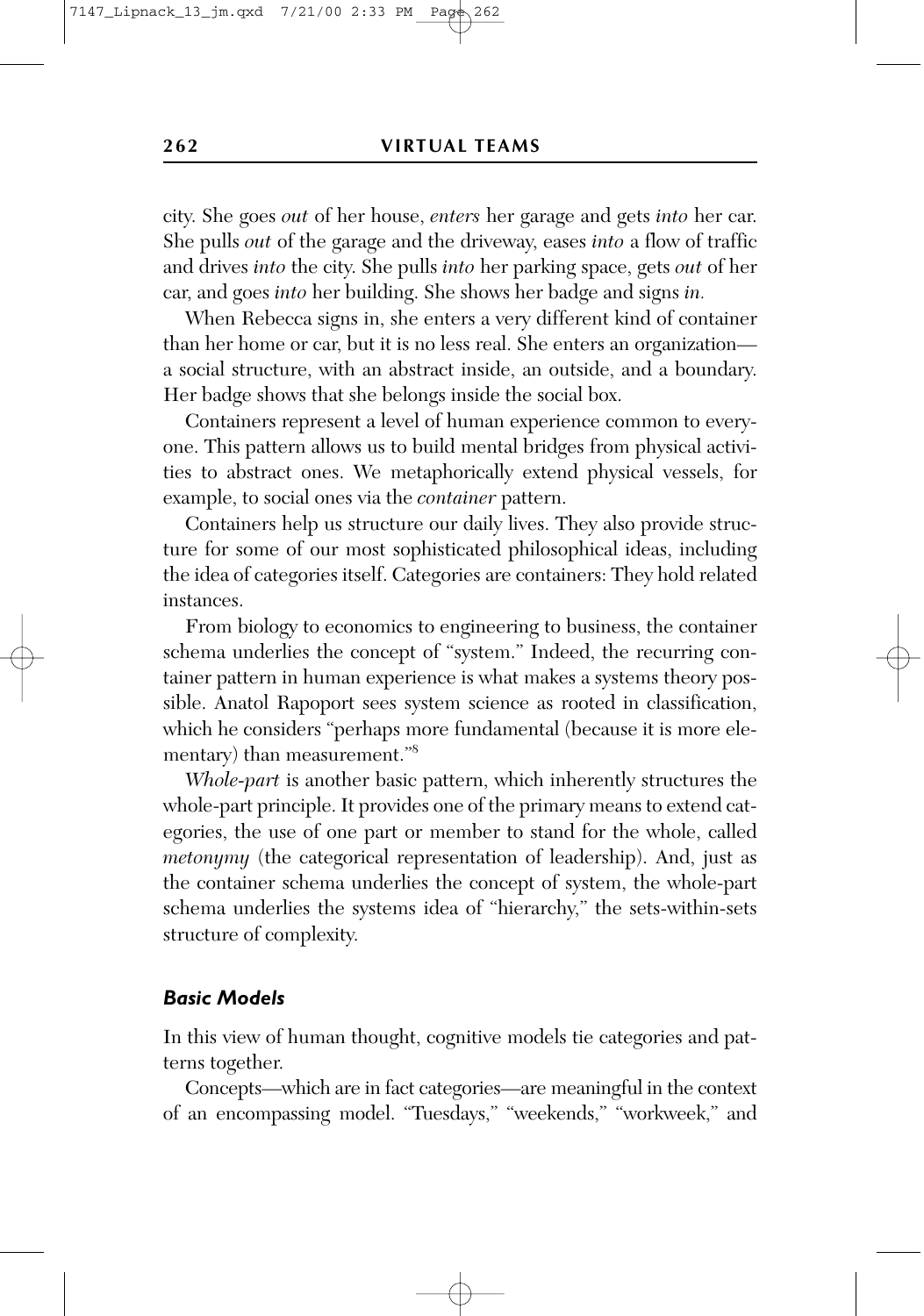"day," for example, are concepts in a culturally and astronomically defined cognitive model of "a week" that makes sense only in context. Given the model, everyone understands what it means when we say a meeting is scheduled for next week; and everyone understands when we say, "It takes a week to get anything done around here."

> *A cognitive model is a system of categories related through recurring patterns.*

Containers and whole-part patterns are common to both personal and group cognitive models. All cognitive models represent information by chunking experience into labeled containers, or categories. And all models have at least three levels of structure: the model as a whole, its categories (parts), and the content items populating the categories.

> *While categories may differ, both groups and individuals connect categories in similar ways.*

The notion of category itself reflects these two aspects of cognitive models: the common framework and the differences of content. For while the content of a category varies, the container structure of the category does not. Categories are simply containers. Categories are vessels that can hold an infinite array of ideas and experience.

An organization chart represents a group cognitive model, a system of linked categories (work groups) structured by the whole-part pattern, which gives meaning to the enterprise as a whole. A group also has other cognitive models, such as those based on purpose, plans, and conversations.

#### *Group Cognitive Model*

Picture an organization chart. What the chart represents is a default view of how the group sees itself: its categories of roles, job descriptions, and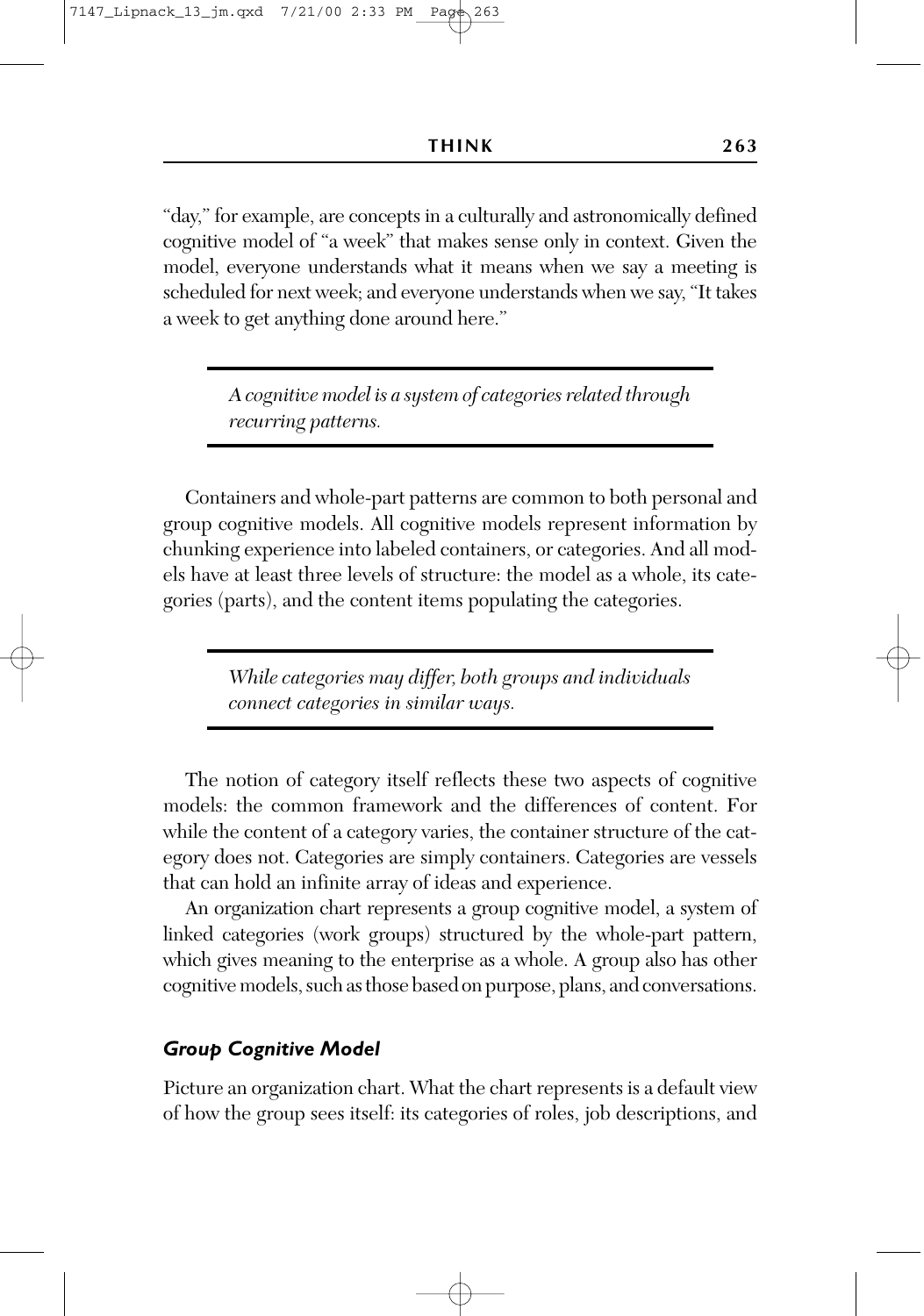titles. A complex group forms and names subgroups, divisions, departments, and task teams. Each box is a category that shows a part of how the group divides up its inner world.

Both people and subgroups of people represent categories in the membership model of a group. A vice president of marketing is a role category that is "filled" by a person. A marketing department identifies a major subgroup category; it denotes a specific function within a larger architecture of functions that together constitute the whole organization. The title, VP of marketing, for example, is meaningless by itself; it acquires meaning as a node in a network of groups and titles that together constitute the configuration of an organized whole.

Reporting categories, invariably connected through whole-part, hierarchical relationships, comprise a cognitive model. How is the configuration of subgroups and roles a default model for a group? Consider the processing of incoming information, a basic function of our personal thinking apparatus.

When a group receives information, say an e-mail or a letter with a request, it is routed to the most relevant person (role) or subgroup for assessment, or meaning. The group's cognitive model functions effectively when people in a group easily and quickly pass information, problems, and possibilities along to "the right place." If, however, new information arrives and no one knows what to do with it, the shared cognitive model does not function well. Because there are no established roles or subgroups to handle the input, the group experiences frustration.

An organization chart is a literal picture of a group's membership model. Each box in the chart is a category, a container representing specific responsibilities and information. These boxes are connected by whole-part relations often shown in a tree configuration, a single cognitive model.

The importance of how a group chooses to divide itself up, to create its cognitive model, becomes apparent when a group consciously goes about changing this model. Reorganization, a frequent activity in rapidly changing environments, is a collective cognitive process.

When a group reorganizes, it usually does so to improve performance, to be more effective, to be, in a word, *smarter.* How a group differentiates itself, how it names its parts, is a critical determinant of how smart it will be. During reorganization, a group creates new categories, new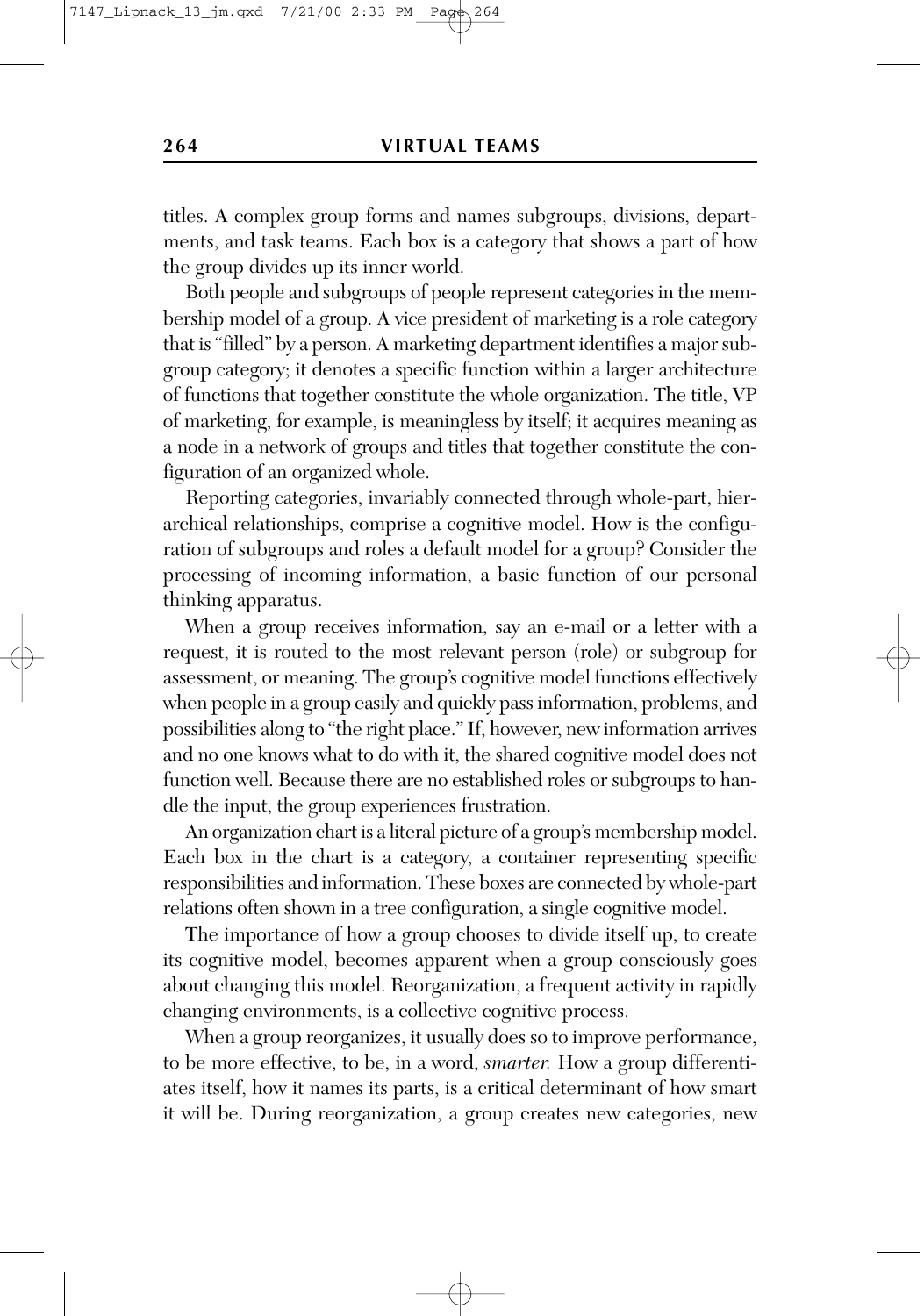organizational positions and subgroups (perhaps hiring people), deletes some existing categories, abolishes some subgroups (perhaps laying people off ), and rearranges existing relationships (e.g., changing reporting structures). At the end, there is a new cognitive model, represented by a new organization chart.

## **Group Reality**

So where do human categories come from?

There are two major schools of thought about this. The view that reaches back to Aristotle is that categories are abstract, independently meaningful concepts, unrelated to human vagaries. The new view is that human categories are concrete; they emerge from being human and having bodies. We draw on the concrete view of categories and apply it to groups.<sup>9</sup>

### *The Body*

As *Homo sapiens,* all people share fundamental similarities, a common pool of categories connected to activities like eating, drinking, and sleeping. The most basic and common categories emerge from our earliest childhood experiences, and they transcend cultural differences. Basic categories are surrounded by a vast penumbra of other categories that spring from differing environments and histories.

> *If individual human thought is based on the human body, then what is the thought of a group based upon? Group thought is based on group realities.*

Communication that is external to individuals is internal to groups. The stuff of group cognition is what people say, write, and do, particularly communication that lasts. Memories with emotional impact, written words, rules agreed to, and symbols rallied around carry the traces of people's interactions with one another and part of what it means for a group to be embodied—to have concrete experience.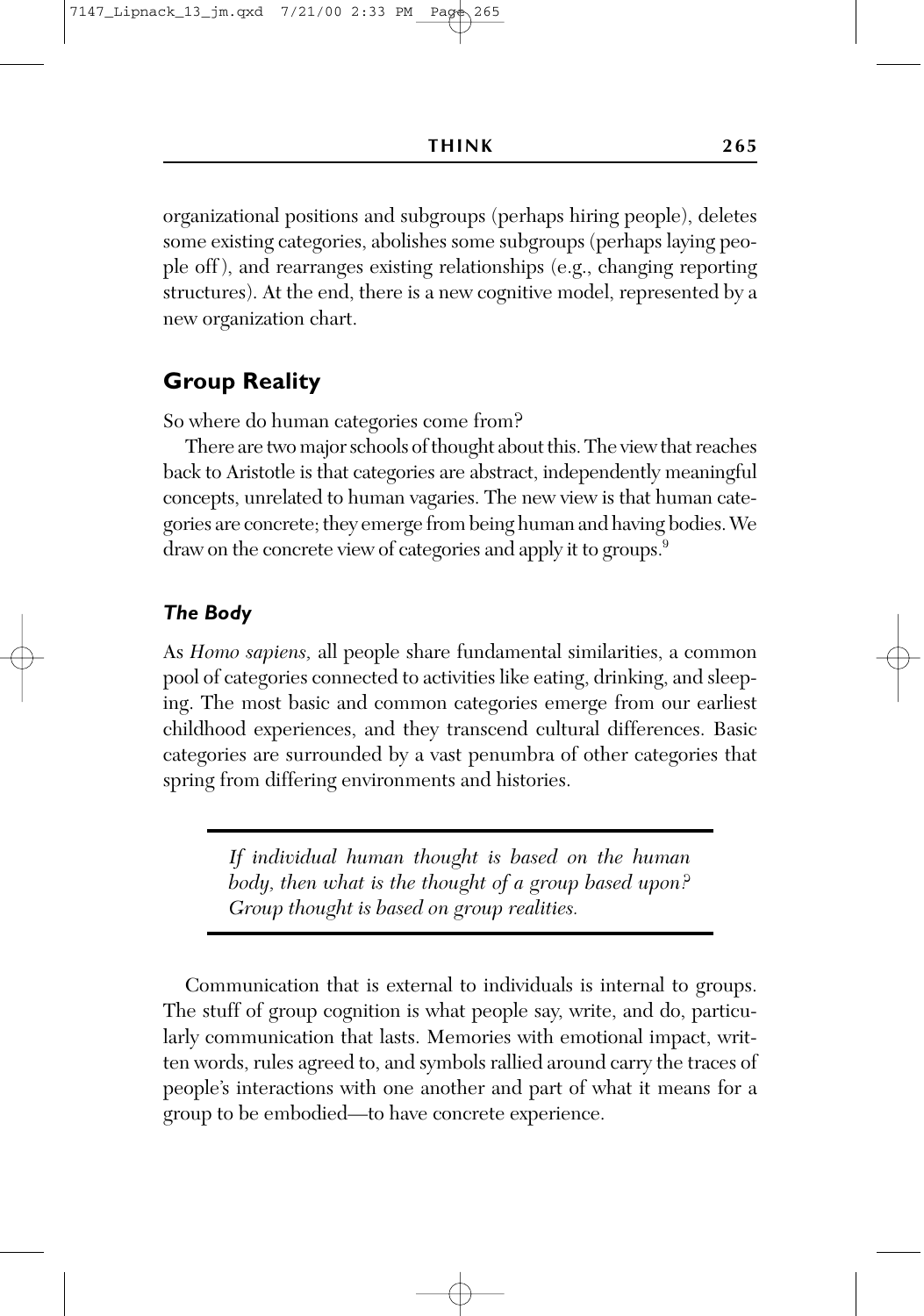Group entities are concretely real. Not concrete like individuals, but concrete like groups. While human bodies are distinctly singular and centralized in nature, group bodies are essentially multiple and distributed.

Immense variations in size, longevity, and purpose suggest that group categories are different from individual categories and that the range of differences among groups is much greater and content is much less common than it is among individuals.

The distributed nature of groups makes them difficult to see from a single perspective. For our conceptual lens, we use four views, each representing a different dimension of group reality, a different facet of the "quality without a name" of a living group.

Typically, we see groups through the people dimension, because human groups are quite obviously made up of people. Common sense tells us to know a group through the people that make it up—its members. Thus, the group includes (the two or more) people that comprise the group. Since this dimension is more generally about the nodes that comprise the network, it also includes things that a group owns or uses. Property, resources, and technologies are very material, very concrete, parts of group reality, particularly for long-lasting and/or large groups.

Groups have purposes. People *group* for a reason. It takes work to form and maintain a group. Purposes may be implicit, such as those of friendship networks, or explicit, such as those expressed in company charters and annual plans. In teams, purpose and the achievement of goals motivate the group. Without its tasks, a work group has no coherence, no integral reason for being. For every human organization, large and small, there is a pattern of activities, reflecting its certain set of purposes.

In groups, people communicate. They establish relationships. No relationships, no group. Communication—talking, writing, physical cues, digital connections—weaves another dimension of group reality. Groups may also have rules, communications, and interactions that have been formalized and habitualized. Norms, rules, policies, and laws are conceptual models based on communications that become independent artifacts within a group.

Groups exist *in time.* They are organic human entities that reflect change and adaptation over time. Groups also have life cycles, which can be very short—hours or days—to months, years, centuries, and, in the case of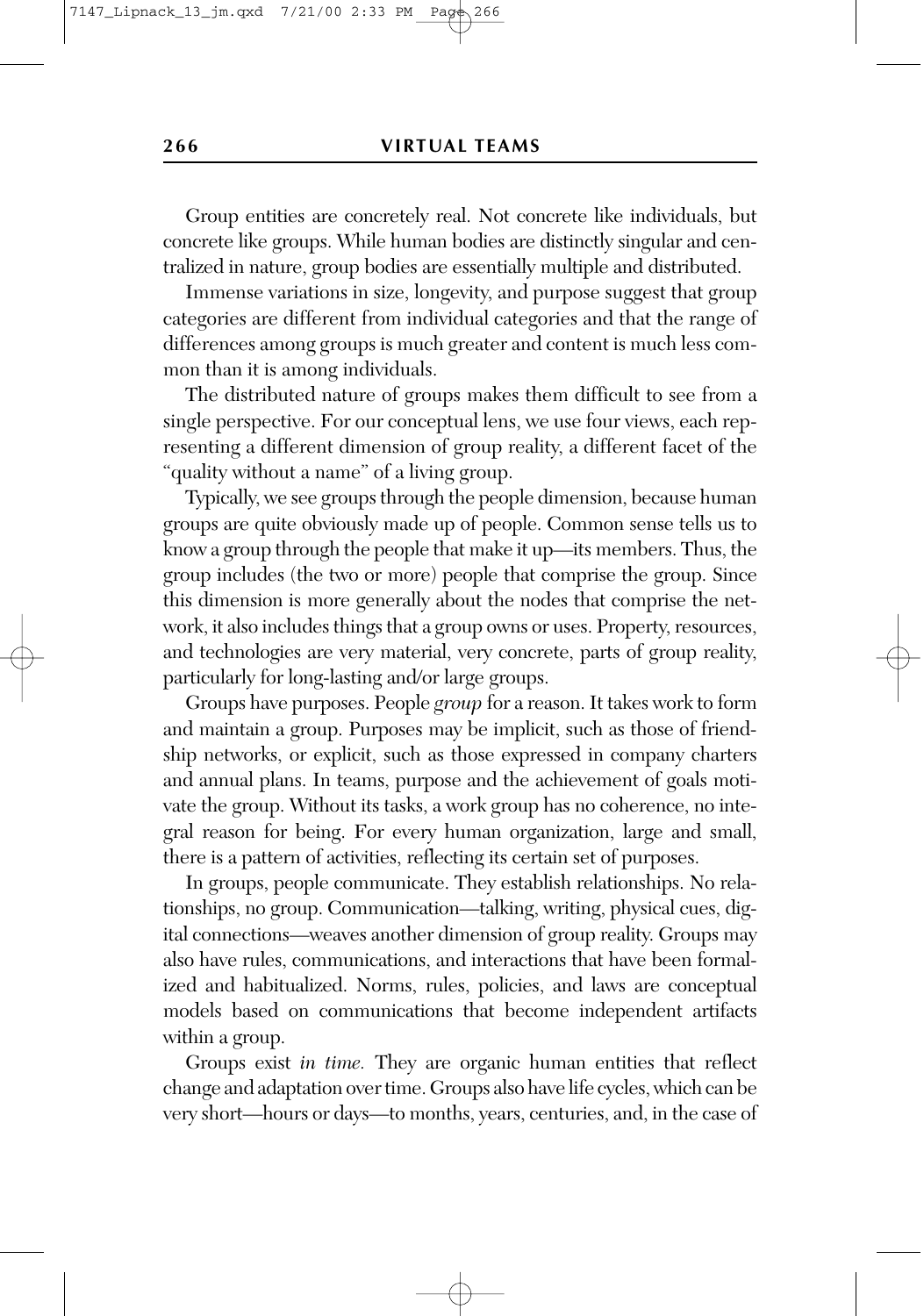some religious organizations, millennia. Calendars, agendas, schedules, and milestones provide various ways in which groups develop timeoriented cognitive models.

People, purpose, links, time—four dimensions of group reality. While these certainly are not the only ways to see groups, they are basic and broad enough to shed insight into how groups think.

#### *Cognitive "Stuff" Online*

"Computers are to mind what machines are to muscle." As the cliché reflects, computers are natural cognitive media. It is not surprising, then, to find the same general cognitive patterns infused throughout the hardware and software interfaces that people use on a daily basis.

Most cognitive scientists believe we think by using language. Many believe we also use images to think, and some believe in even more forms of cognitive representation. On the face of it, the online contents of e-mail and threaded discussions are sets of natural language statements, a list of propositions—public mental representations. While text predominated online for decades, the newer technologies and economics of imagery on the web make all forms of expression, including audio and video, common to the group memory in the new millennium.

Categories, levels, and networks infuse the online environment. The online database memory has a thoroughly hierarchical architecture. Online communities create mailing lists, conferences, meetings, topics, and the like—intermediate group structures. These groups have an autonomous online life, yet are interconnected as a network whole. Static databases, too, have their own integrity and special purpose, and yet are often linked together in networks. Most significantly, the physical substrate of online groups is a computer network, itself built upon a telecommunications network.

> *An online group memory that includes "live" participants has recall ability not available to individual thinking entities: the ability to ask questions.*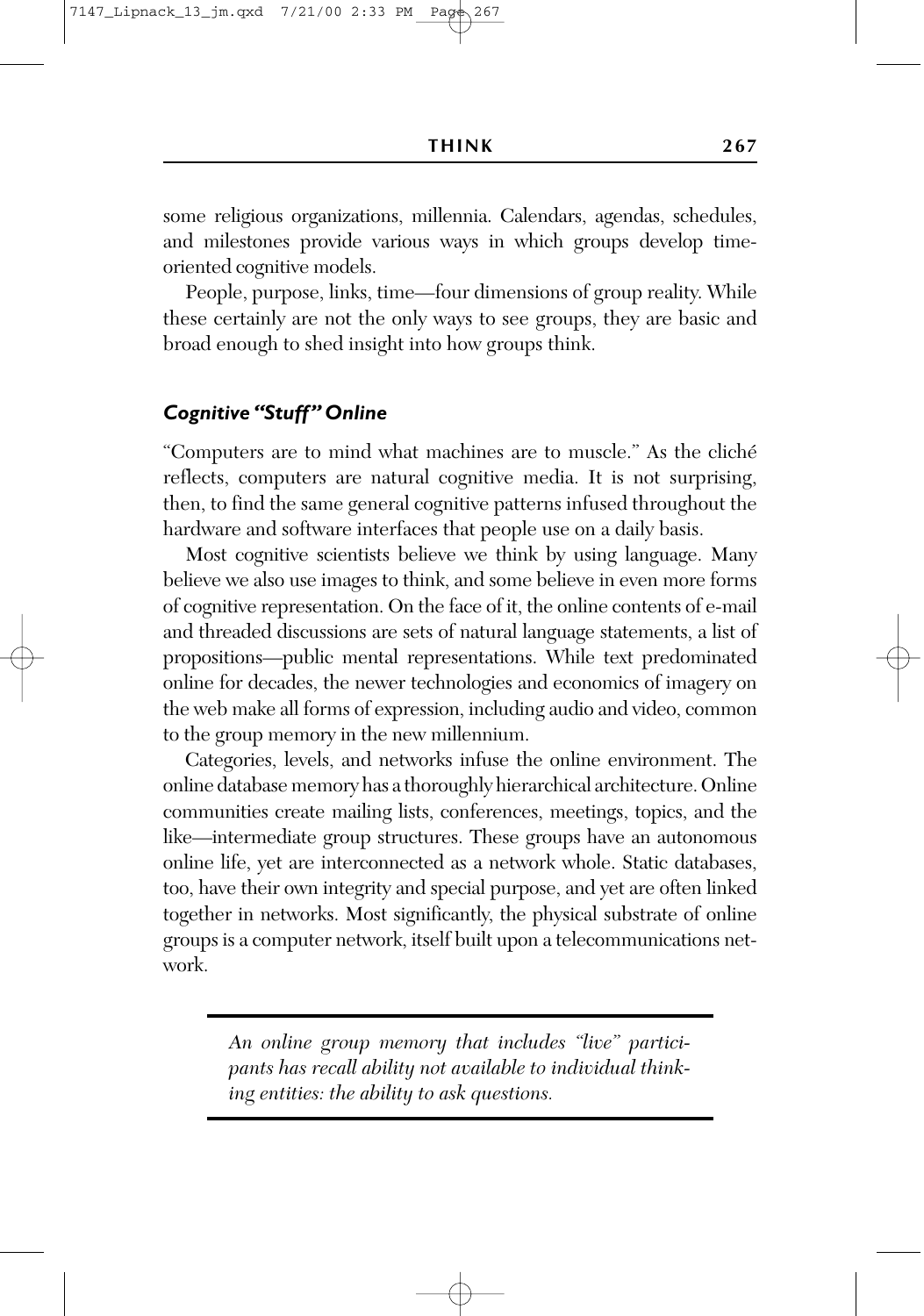Asking and answering are the essence of human networking. As in personal memory, where recollection can prompt a chain of thoughts leading to insight, so asking a question online may prompt a series of responses that take all participants beyond the understanding they started with. More generally, conversations that flow in digital space are naturally captured and capable of recall, summarization, categorization, and connection.

## **A Place to Think**

A virtual room, a cyberplace, is a team's basic container. A place to be enables a vital human system to develop, which in turn configures and transforms the place that it lives in.

An application's user interface is software that helps people leverage computing power. The interface usually draws from the craft of the capability being enhanced: Spreadsheets are natural to accountants, documents to writers, and graphics to artists. Most software assumes an individual is the user, but in the networked world, teams are also users of software: E-mail is meaningless if only one person has it.

> *How can we devise a team interface in digital technology? By creating and using shared cognitive models in an online place, a room where people generate their own customized "Group GUI" (Graphical User Interface).*

People filter incoming information through cognitive models, recall old memories through models, and create new models to predict the future. So do teams. They can explicitly create and manipulate these models in a computer-mediated environment. For the globally distributed groups made possible by technology, there is an especially urgent need for visible, explicit, shared models to give meaning to the online world.

Behind the four-wall virtual team room is an interactive environment that naturally enhances the team's intelligence. People are able to use the tools and displays of their shared information in practical but intelli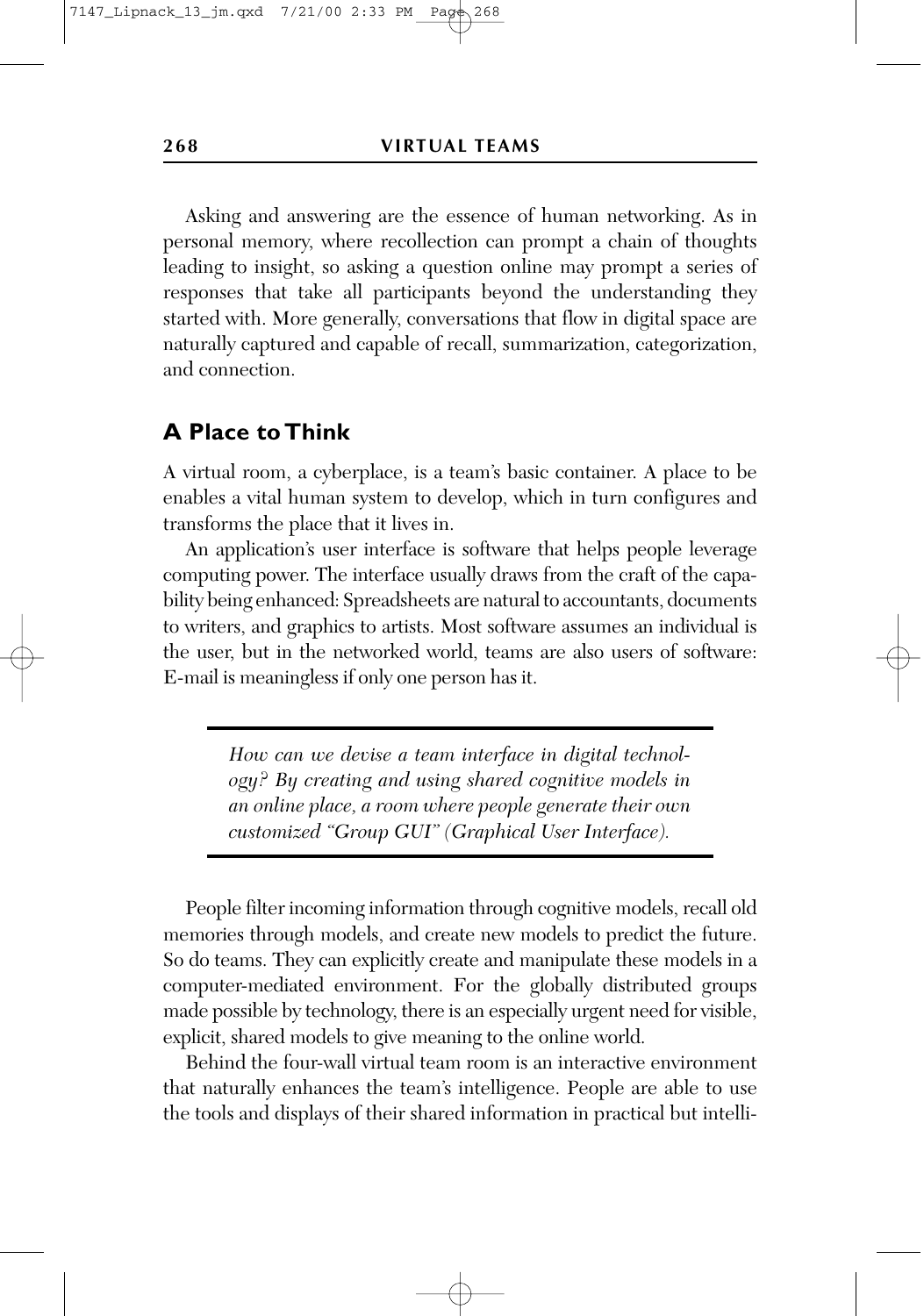gent ways without regard for the abstract underpinnings. Cognitive capabilities lie deep in the conceptual architecture of the room and its technological substrate, an invisible electronic infrastructure that supports human relationships.

#### *Portals*

The virtual team room *portal* page provides entry to a place that holds the identity of a virtual group. This expresses both the basic container pattern and the central idea of hierarchy, a point of reference.

The virtual team and its portal page are the locus for a mission and the focus of internal leadership. The portal also identifies the top level for planning and managing a task-based project. In the language of the Internet, the portal represents the home page of the team web site. It bespeaks the central focus of the team and offers selected links to the things most relevant to that focus. Also associated with setting up a new group home is a new database for the group's growing profile, plan, and process information.

#### *Whole Parts*

Organizations and individuals are themselves complex containers. Underlying the freewheeling ad hoc ability to profile members and construct groups on the *people wall* is the immensely powerful whole-part functionality of a hierarchical tool.

With the extended-organization chart, you can see up and down the levels of the organization from a given point of reference. This capability underlies the team's ability to differentiate itself as its purpose unfolds. As a team works, it subdivides and reorganizes itself to best fit the configuration of tasks. An even moderately complex team will soon form subteams, a natural step that is all too often taken unconsciously, with little thought and allowance for the review and feedback process required to get any set of basic categories right.

Hierarchical clustering infuses throughout the architecture of any web site and, of course, any online room. Navigation schemes set the handful of high-level categories that best span the range of information contained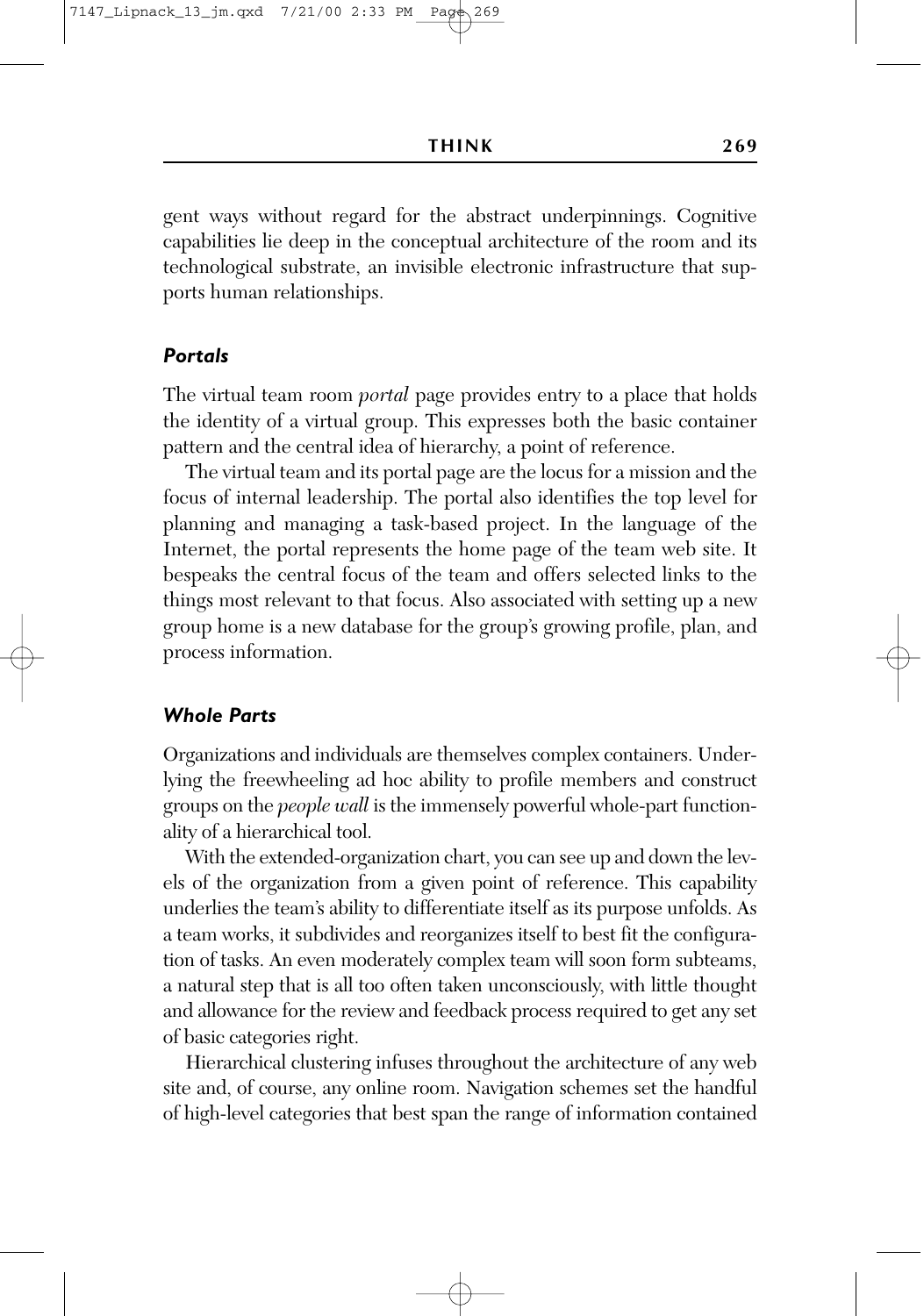in the site. These "getting-around" schemes typically are available in frames at the top and/or sides of web pages, and clicks on a major head often reveal a subhead level of outline detail.

The team table also has center-periphery pattern features. Core, extended, and external team members are arrayed in three rings of involvement. The central membership of the team exists inside the penumbra of people participating less intensely.

#### *Pursuit*

The *purpose wall* contains the "goal-path-result,"10 the pursuit of objectives through time. This design is the same as the "input-throughput-output" model that we use to organize the taxonomy of virtual team elements (Figure 12.1). It is the simple human idea of starting somewhere with an idea, an intent, and proceeding through a series of steps to reach some end a goal, an outcome, or a result.

The very human process of aligning around vision and goals can be messy, particularly for virtual teams. The map of organizational purposes (Figure 7.4) provides a common framework for constructive conversations on collaboration.

The project management system and the electronics behind the purpose wall support planning and tracking goals, tasks, meetings, decisions, and concrete outcomes.

#### *Meshing Links*

Links, the mental construction tool for the ephemeral fabric of the *links wall,* represent a very basic pattern, the connection of point A to point B. The essential meaning of the web is "to link." Links provide the extraordinary ability to move instantly from anywhere to anywhere on the planet both literally and figuratively. Links connect us to others in networks, and links connect technologies together as networks.

Different media offer people pathways with different connecting characteristics. Depending on the medium, different senses and brain structures engage, which translates to a need to employ multiple media to fully enable group cognition.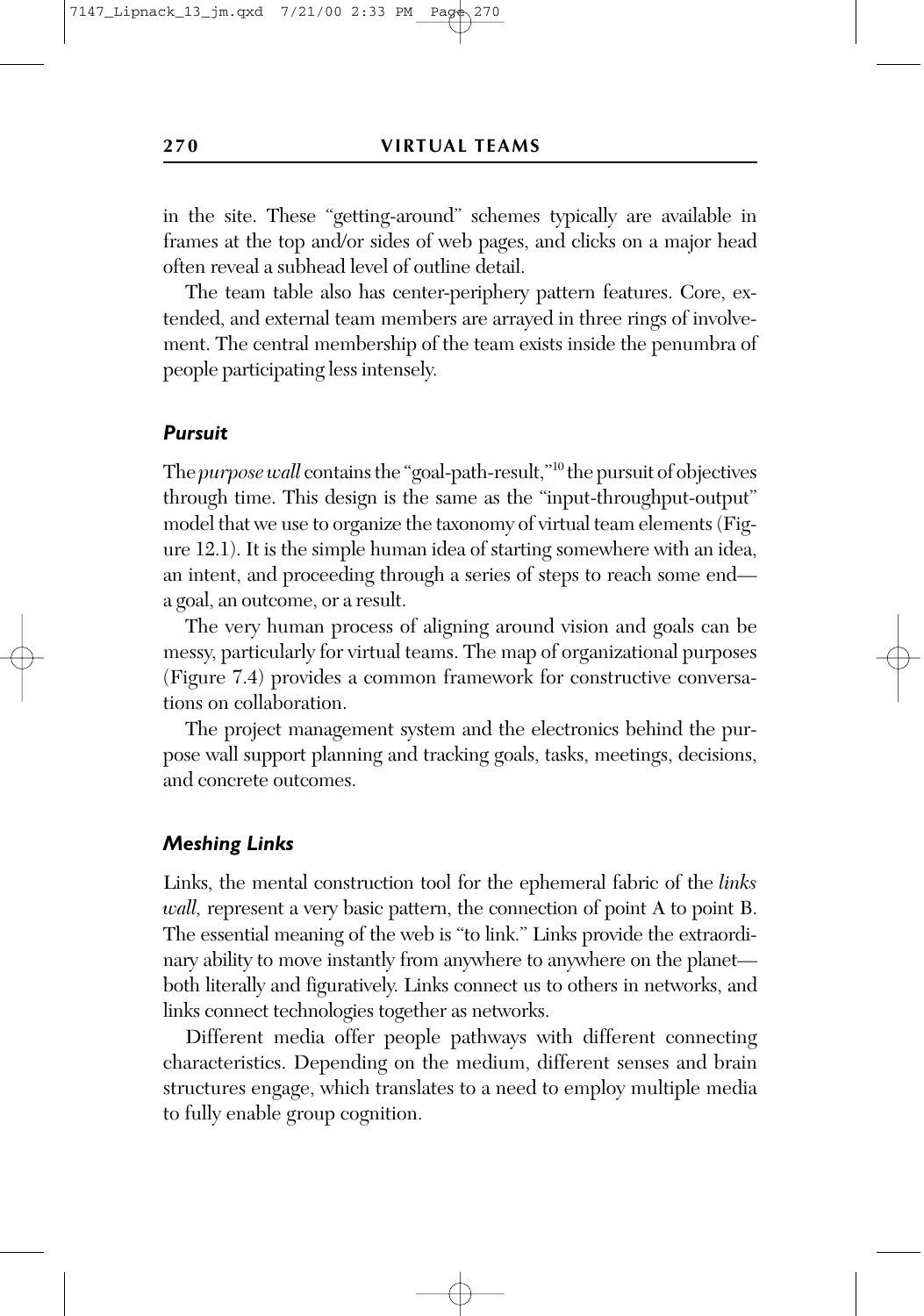Patterns of enablement, removal of restraint, compulsion, diversion, counterforce, attraction, and blockage bespeak the range of relationship configurations people use to shape their social world.<sup>11</sup> These ruledriven processes are at the heart of replicable workflow models that use technology to move work from person to person.

By linking categories together into cognitive models, a team creates its mental reality. While individual relationships are the spice of our moment-by-moment experience, it is the pattern of relationships that creates a social whole over time.

### **Learning**

Since digital reality ultimately expresses itself as data, we stand on the threshold of a new era of social self-knowledge. More and more of group life will occur online and be captured in a data model underlying its team room. There, at the data level, the basis for true social science emerges.

The fundamental problem with the human sciences is often characterized by analogy with the Heisenberg uncertainty principle, which says that at the level of quanta in physics, the interference of observers dependent on light or other electromagnetic means to measure subatomic phenomena means they can know a particle's whereabouts or its speed, but not both at the same time. What is applicable in the physical domain of quantum mechanics far from the levels of sensible experience is an in-your-face limitation on the human sciences. You cannot bring natural groups into a lab, and scientist-observers always affect the behavior of people in a group being observed.

But when a group naturally gathers data on itself online, it creates the potential to learn through feedback loops. How are we doing against our plan? What tools do we use to address conflicts? How long does it take to reach decisions using different media? What's the inflow and outflow of members? Answers to myriad questions like these gradually will build a base for collective self-knowledge.

Popping up a level, we see knowledge harvested across many teams that are learning from their own processes. Many teams within a common culture, such as a global enterprise, as well as many teams coming from many cultures, will provide a vast new scientific territory to explore